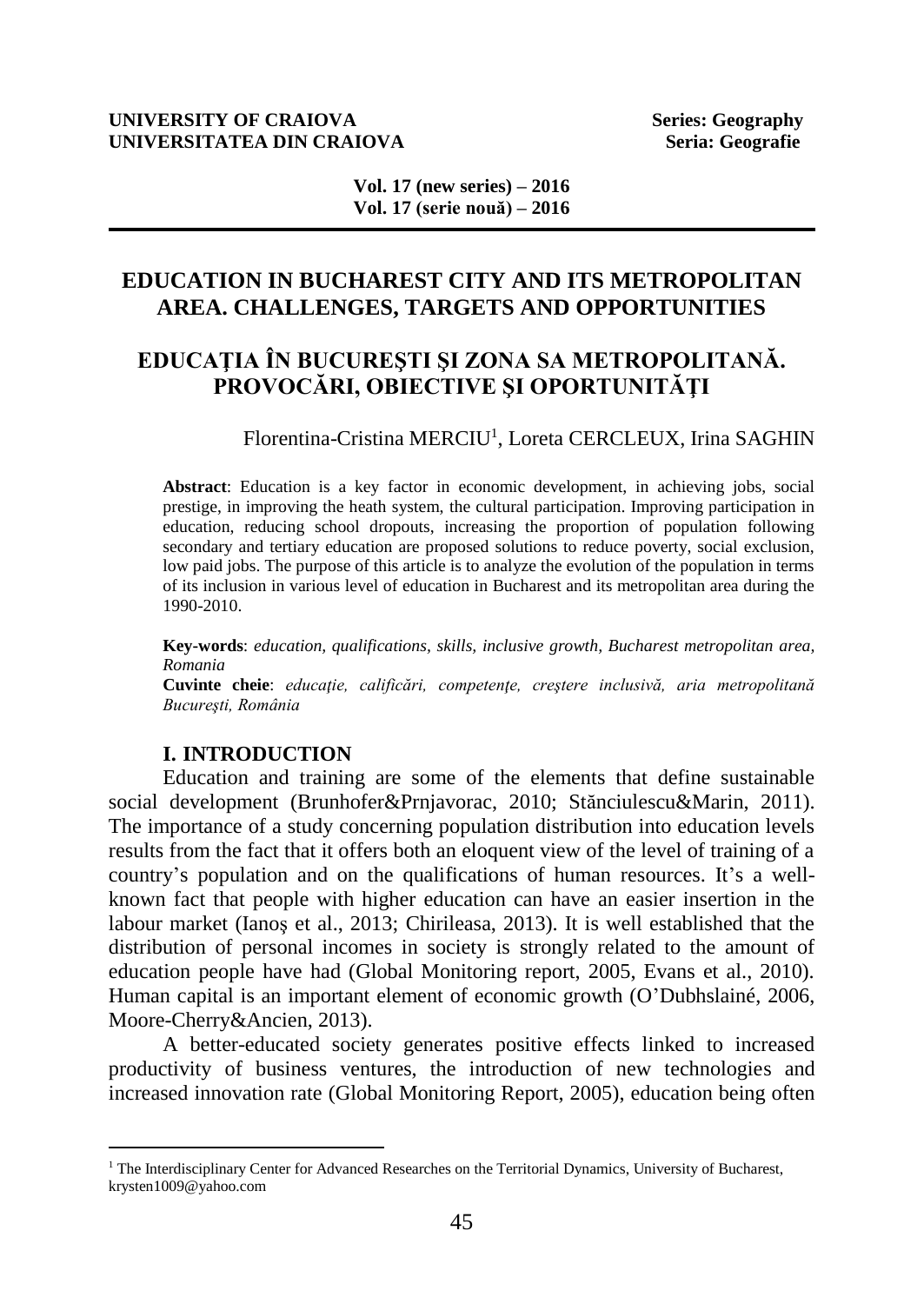seen as a primary engine to maintain and develop a society's economic life standard (Stenberg, 2011).

Also, education has an impact on socio-economic outcomes relevant for social stratification, such as work, occupation and social prestige (DiPrete&Grusky, 1990; Ultee&Luijkx, 1990 quoted by Schröder&Ganzeboom, 2009).

There is also a number of indirect effects generated by the education such as: on health (Ross&Wu, 1996; Westert et al., 2005 quoted by Schröder&Ganzeboom, 2009), deliquency (Lochner, 2004 quoted by Schröder&Ganzeboom, 2009), mortality (Lleras-Muney, 2005; Doornbos&Kromhout, 1990 quoted by Schröder &Ganzeboom, 2009), child mortality, fertility, children education (Barro, Lee, 2010 quoted in Siesta Draft final report, Annex D, Education, 2012), cultural participation (Bourdieu &Passeron, 1977; Ganzeboom et al., 1991 quoted by Schröder&Ganzeboom, 2009), knowledge (Hyman et al., 1975 quoted by Schröder&Ganzeboom, 2009), values (Hyman&Wright, 1979; Inglehart, 1971 quoted by Schröder&Ganzeboom, 2009) and attitudes (Brint, 1984; Van de Werfhorst&De Graaf, 2004 quoted by Schröder&Ganzeboom, 2009).

A well-educated labour force will attract highly paid jobs (O'Dubhslainé, 2006).

One of the important goals of the 2020 Europe strategy is the development of a highly-skilled workforce (Merciu et al., 2012).

Some of the targets of the Europe 2020 Strategy related to the education are: to improve the population involvement on educational levels, to reduce the rate of school dropout with at least 10%, 85% of 22 year old should have completed upper secondary education. Also, the aim to raise the overall quality of all levels of education and training in the EU, is mentioned even in the Flagship Initiative: "Youth on the move". Increasing participation of people in education has also the aim to reduce the percentage of persons with low educational attainment and to increase the number of young people with higher education.

In addition, it is specified the need for promoting education and development of skills with a view to creating a modern education system in all member states (Innovation Union Report). Why is it important to study education broken down into several levels? Each level has its own function in a person's development from both a cognitive and professional point of view.

Primary education, the most formative phase of the education process, ensures the acquisition of the basic skills (communication, literacy and mathematical skills) that are essential for securing employment, ensuring the extent personal interaction and decent living standards (OECD, 1992 quoted by O'Dubhslainé, 2006).

Secondary education plays a dual role in today's education systems. On one hand, it serves as an extended platform for all young people to further develop the knowledge and skills that are needed in civic society and the knowledge economy. On the other hand it provides many young people with qualifications for the labour market and further learning. In the past, secondary education primarily served the elite as an educational transition to higher education (Sahlberg, 2007).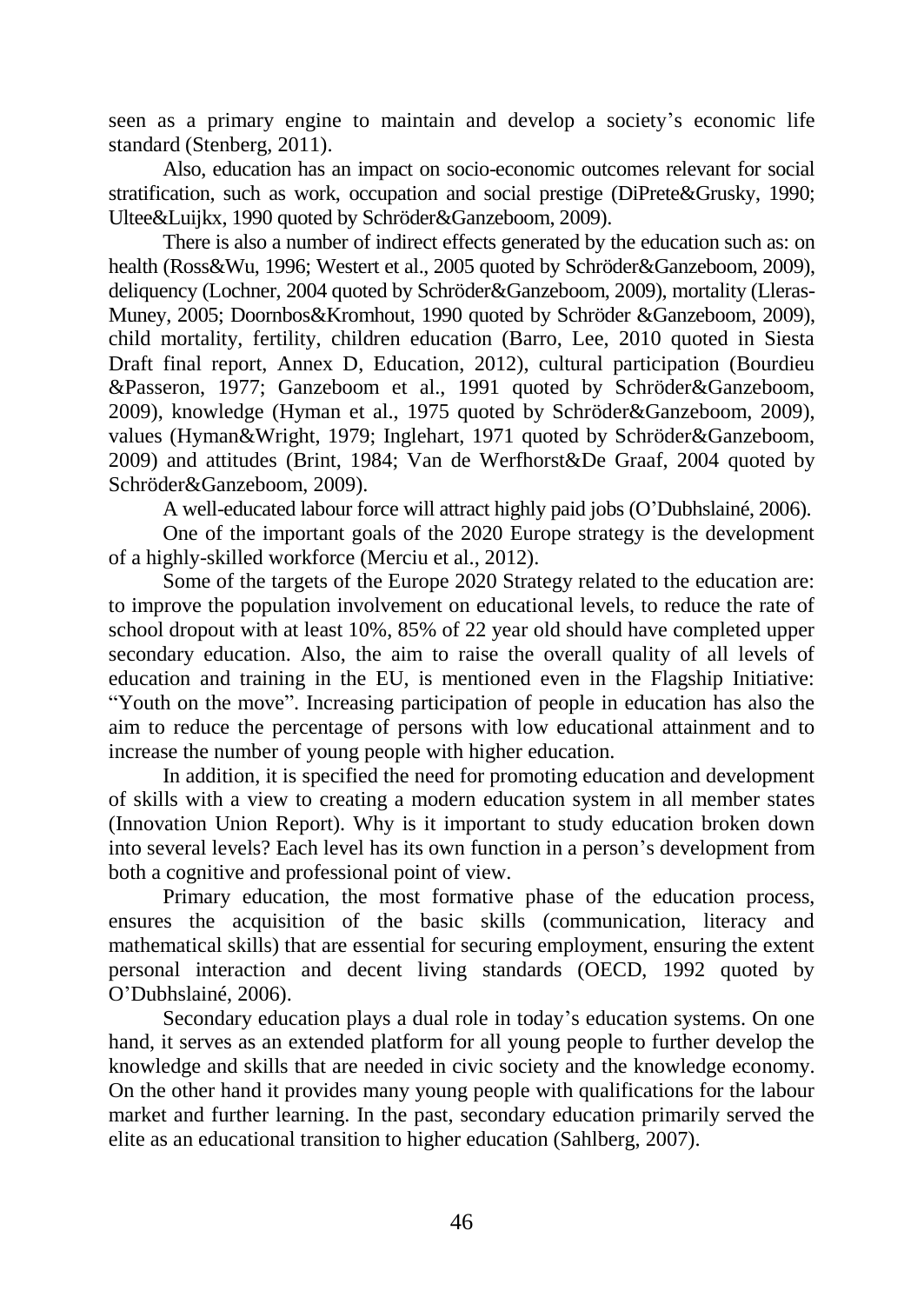Tertiary education provides high-level occupational preparation in a more applied and less theoretical way; tertiary education institutions accommodate the growing diversity of qualifications and expectations of school graduates (OECD, 2008). Tertiary education is a major driver of economic competitiveness. Tertiary education contributes to social and economic development through four major missions: the formation of the human capital, the building of knowledge bases, the dissemination and use of knowledge, the maintenance of knowledge (OECD, 2008).

The present article is part of an extensive study that provides the foundation for the GROSEE ESPON project "Emergence of Growth Poles Network in South – East of Europe" which aim is to explore which is the input of the three cities (Bucharest, Sofia and Athens) on the emergence of a peripheral "integrated zone" of the South – Eastern Europe and how they are interacted with the European polycentric network, especially with the European polycentric network, as well as with the European core area and with the non-EU member states bordering the three countries (GROSEE ESPON – Inception Report, 2012).

The purpose of the present article is to analyze the evolution of population from the point of view of its distribution into education levels taking as a case study Bucharest city and its metropolitan area during 1990-2010.

## **II. DATA AND METHODS**

The study was grounded into exhaustive research into the reports released by the European Commission, paying special attention to the European Union's 2020 strategy.

The authors analyzed the goals and initiatives proposed by the European Commission, the general and specific recommendations concerning the role of education in economic growth, finding employment, population health and fighting poverty mentioned in the international literature.

A second stage of the study consisted in collection of statistical data on the education levels of the population of Bucharest city and its metropolitan area. The data was collected so as to achieve a comparative analysis spanning 1990-2010. The choice of the respective time span was not random, as the early part being a difficult period of transition from the centralized economy (of the Communist era) to the free-market economy (the post-Communist era), which involved a series of important changes across the nation from the political, economic, social and cultural points of view. Later on, the visual materials were created, using the statistical data supplied by the National Statistics Institute, thus highlighting the evolution of the indicators and interpreting the position of the capital city from the point of view of the population distribution into education levels, both inside its polarization area and nationwide.

## **III. RESULTS AND DISCUSSIONS**

By analyzing the ratio of children enrolled in the pre-school education system, high ratios are observed at the level of both Bucharest city and those counties that are part of the capital city's metropolitan area (Fig. 1).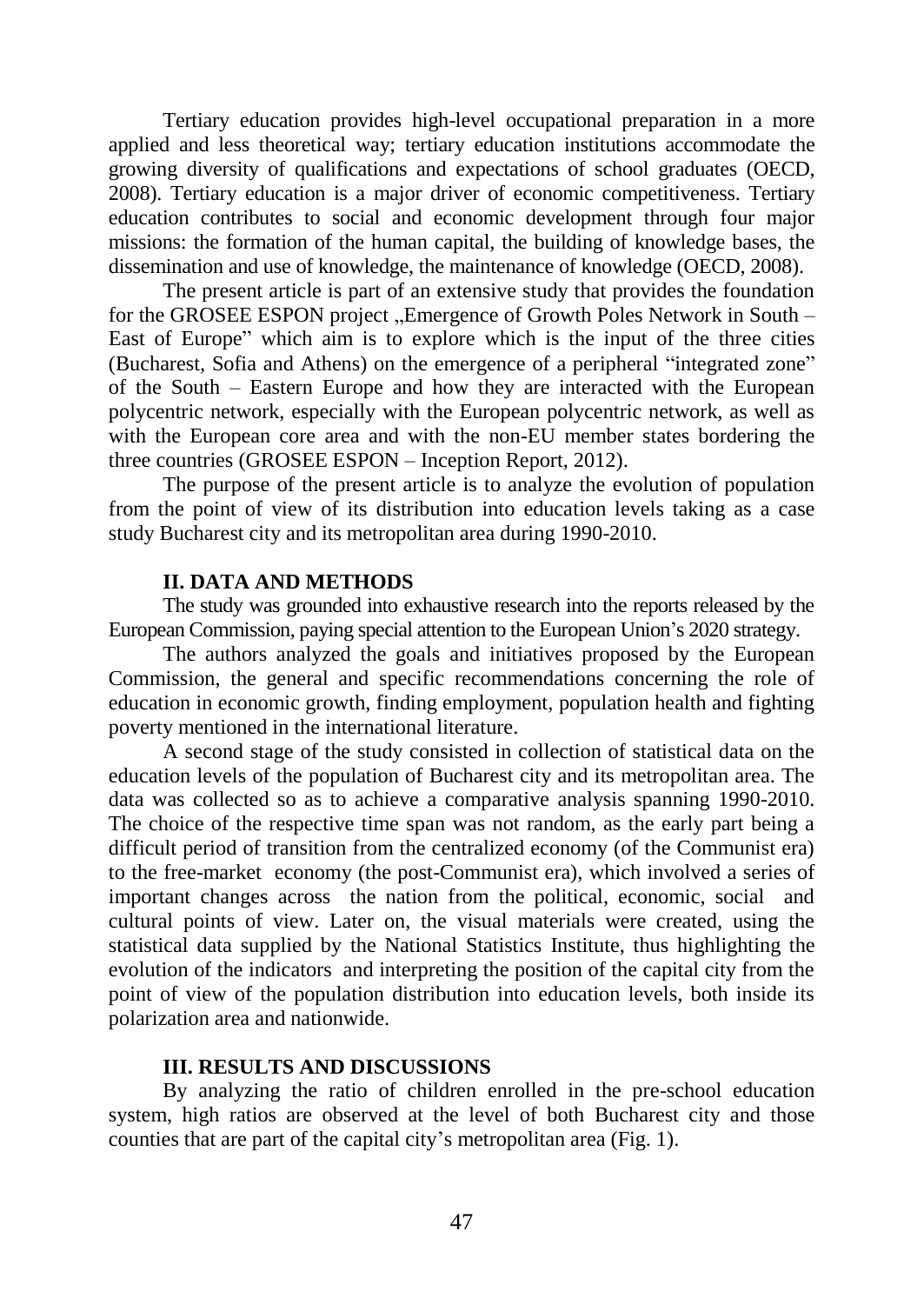

**Fig. 1. Participation of the population to preschool education (county level)** (Data Source: National Institute of Statistics)

Bucharest stands out at a noticeable distance from the rest, however. Moreover, the time span analyzed reveals a decline in the numbers of pre-schooleducation children by 2000 when compared to 1990, a decline due to the birth rate drop. A rise occurred in the number of the pre-school-education population starting 2005, with values remaining high through to 2010, across all counties and Bucharest (with the exception of Teleorman county, which registered a slight decline in 2010).

Although the numbers of pre-school-education population increased from 2000 to 2010, the values were too low when compared to those registered in the 1990s. The high pre-school-education population values during the first half of the time span analyzed were the result of a high birth rate, continuing from the time when Romania was ruled by the Communist regime through into the early 1990s.

As far as the two regions are concerned – Bucharest city and its metropolitan area – both notice the same trend towards an increase in pre-school-education population numbers (Fig. 2).



**Fig. 2. Participation of the population to preschool education (regional level)** (Data Source: National Institute of Statistics)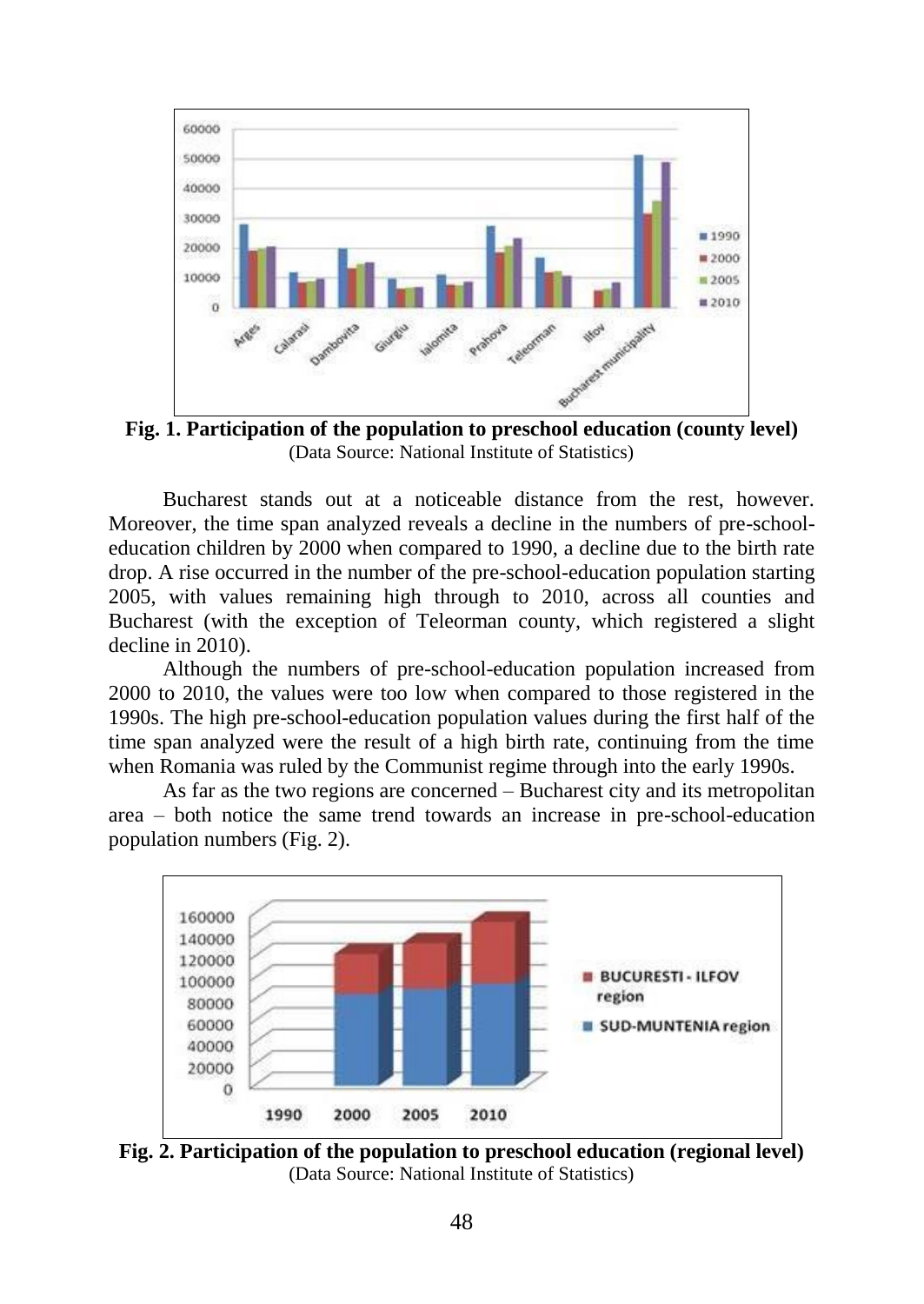A bigger increase can be observed in pre-school-education population in the Bucharest-Ilfov region, a 1.5 times increase over the time span analyzed, compared to a 1.1 times increase in South-Muntenia region. This growth is due to the definitive settling of people in the region, most of them young people attracted by opportunities to find well-paid jobs in the capital city. This favourable economic background determined a relatively high birth rate.

Primary and secondary education (including forms of special education) feature high values by 2000, accounting for 56% of the people enrolled in some form of education system. One can notice a slight decline of the population enrolled in primary and secondary education institutions (in 2005, it accounted for 52% of the population enrolled in the education system) as a result of the decline of the birth rate; in 2010 the figure stood at 50.3%) (Fig. 3).



**Fig. 3. Participation of the population to primary and secondary education (county level)** (Data Source: National Institute of Statistics)

Over the period considered, there is a noticeable decreasing trend at the regional scale, with a decline of 109,188 people in South Muntenia region and a decline of 60,947 people in Bucharest-Ilfov region (Fig. 4). This declining trend of the primary and secondary education population is the direct result of the birth rate decrease, which began in the early 1990s, when the law banning abortions was invalidated, a law enforced during the Communist period.



**Fig. 4. Participation of the population to primary and secondary education (regional level)** (Data Source: National Institute of Statistics)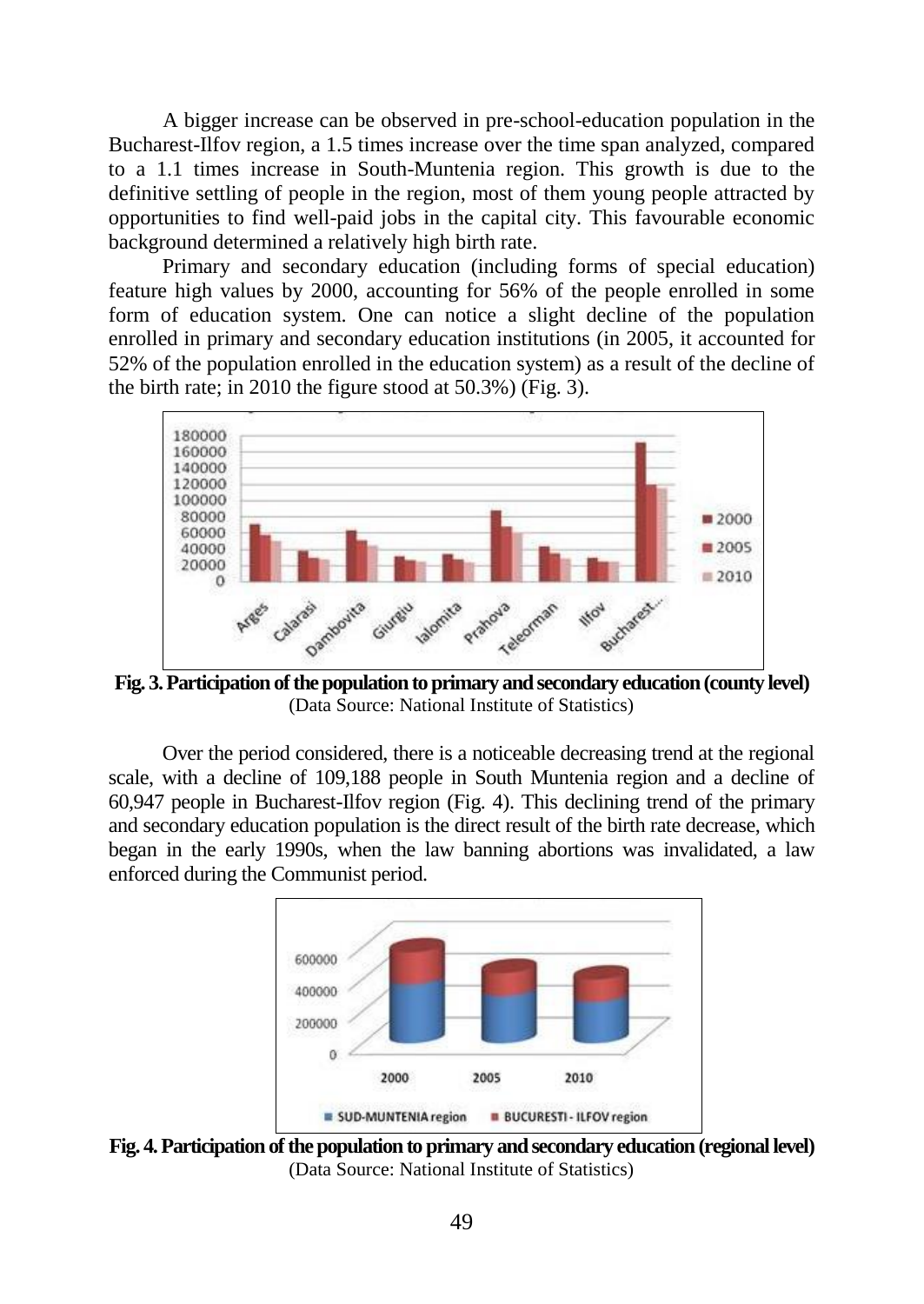The ratio evolution of high-school students registered fluctuations during the time span analyzed. The first half of the period is marked by significant drops all across the analysed area, followed by a relative increase in the number of highschool students. The analysis of the distribution of high-school student in the counties included in the Bucharest Metropolitan Area indicates that the lowest ratio is found in Ilfov county (Fig. 5).



**Fig. 5. Participation of the population to high school education (county level)** (Data Source: National Institute of Statistics)

The low number of high-school students in Ilfov county is explained by the fact that a large portion of students is enrolled in high-schools in Bucharest city, partly so as to benefit from the level of training supplied in here, partly because most of them will go on to attend university, with an opportunity to settle in the capital city.

The proportion of population enrolled in high schools varies at the regional level: in the case of the South-Muntenia region that ratio rose during the analyzed time span (1.3 times), and the Bucharest-Ilfov region registered a slight fluctuation (from 89,606 people in 2000 to 94,939 people in 2005 and a slight drop in 2010, that is to  $87,074$  people) (Fig. 6).



**Fig. 6. Participation of the population to high school education (regional level)** (Data Source: National Institute of Statistics)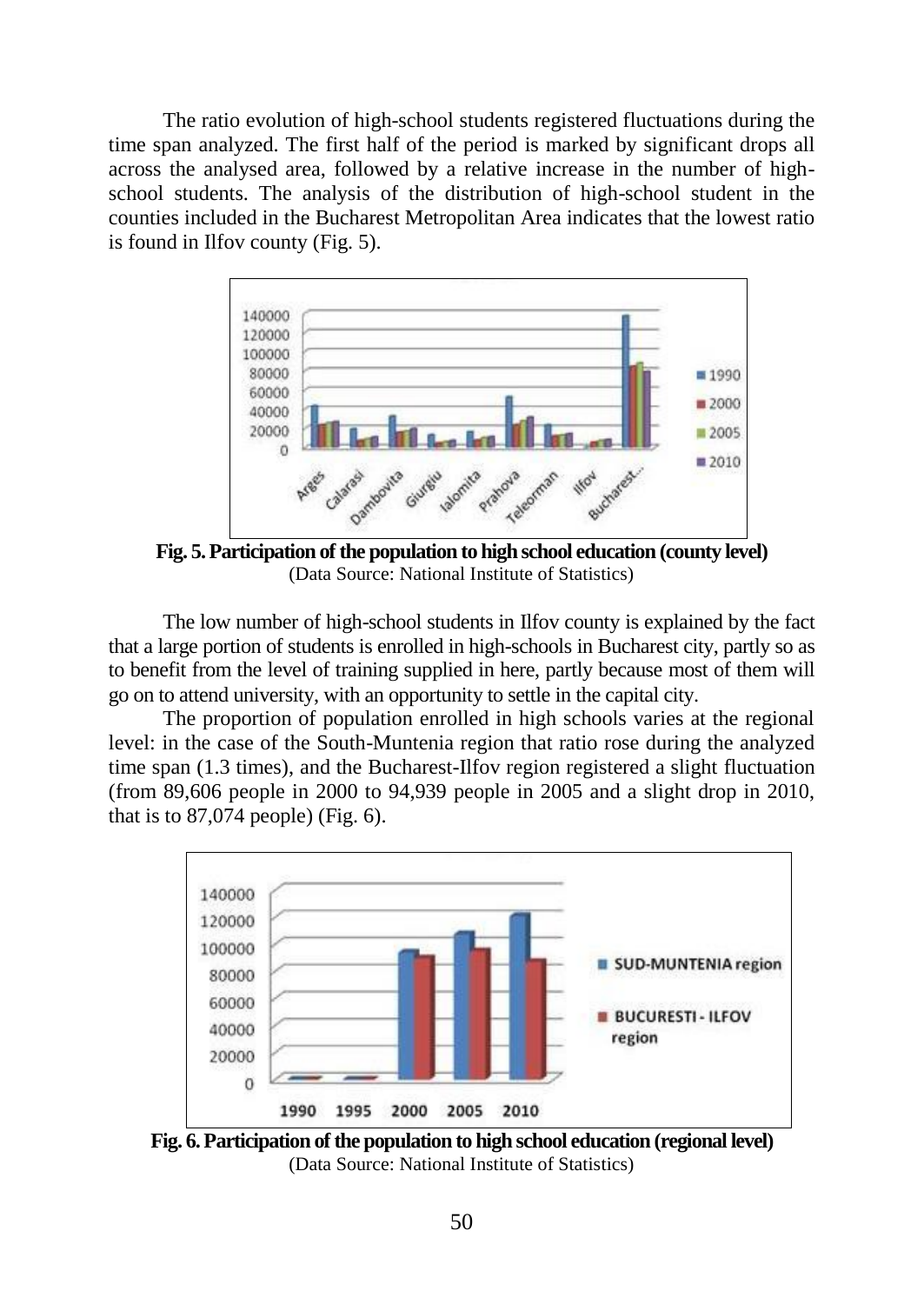Vocational education is one of the forms of education that suffered one of the biggest drops, a situation brought about by different causes: on the one hand, the decline of the birth rate, on the other hand the reorganization of the industrial sector which drove most young people to choose going to academic or businessadministration high-schools.

Before 1990, and for a few years after, students choosing vocational schools were given tuition contracts that secured them jobs in industrial facilities after graduation. Students in vocational schools were prevented access from bachelor's degree exam and were thus unable to attend university. The ratio of people enrolled in vocational schools had registered declines as early from the first part of the analysed period (Fig. 7), when Romanian economy saw the first instances of industrial-enterprise shutdowns. That was a direct effect of the economic policies launched during the Communist regime, focusing on the exacerbated development of industry. Industrial reorganization continued in the next period, which brought about young people's reorientation towards forms of education that would focus on training and the acquisition of professional skills in those sectors of the economy relevant for the labour market at that precise moment.

In addition, certain vocational schools focused on the development of professional skills for people focusing on agriculture, but it has not accounted for many young people an attractive field of work, which brought about the closing down of numerous vocational schools.

In 2003 the Ministry of Education made the decision of creating arts and crafts schools, which functioned up to 2009; the decision was also made to waive the interdict on bachelor's degree exam and university admission for people graduating arts and crafts schools. In 2010 arts and crafts schools were converted into technical schools.



**Fig. 7. Participation of the population to professional education (county level)** (Data Source: National Institute of Statistics)

At a regional level, the downtrend is a visible one, with the highest values found in the Bucharest-Ilfov region (the ratio of people enrolled in vocational schools dropped 5.8 times during the analysed period) as compared to the South-Muntenia region (the ratio of people enrolled in vocational schools dropped 3.6 times).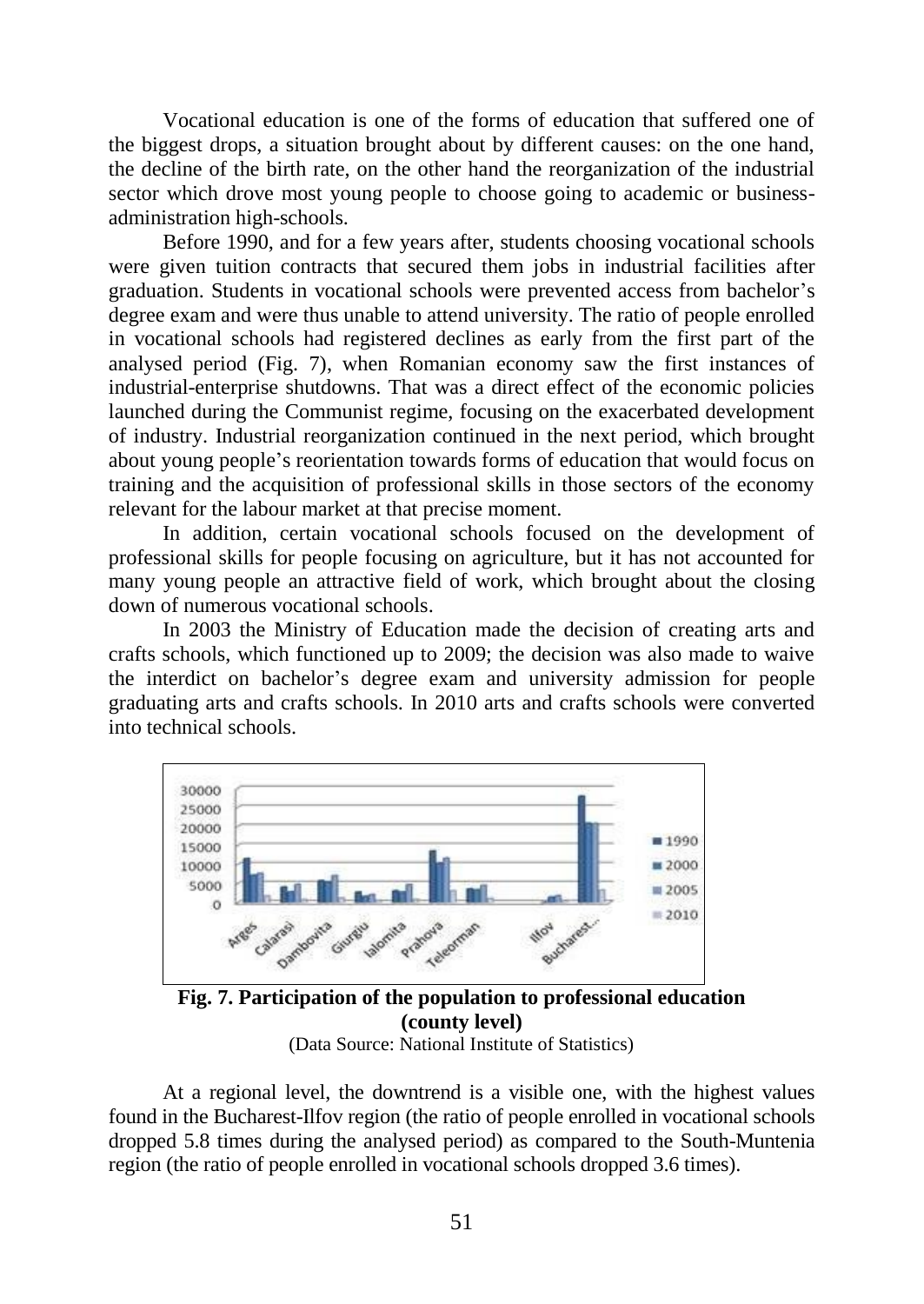As mentioned above, taking into consideration of the background of economic reorganization, numerous industrial facilities in the two regions were shut down, which drove the population to reorient towards other forms of education (academic or business-administration) (Fig. 8).



**Fig. 8. Participation of the population to professional education (regional level)**

(Data Source: National Institute of Statistics)

Reşiţa and its adjuvant area were the recipients of important manpower resour The number of people enrolled in postsecondary schools registered fluctuations, with successive rise and drops (Fig. 9), most of them partially the result of changes occurring in the Romanian economy.



**Fig. 9. Participation of the population to post-secondary education (county level)**

(Data Source: National Institute of Statistics)

As a brief historical note, post-secondary schools are recent and they emerged out of the need to provide additional training, mainly to graduates of vocational schools, so as to ease their employment process. The types of postsecondary schools span a wide spectrum, covering specialities in the fields of industry, constructions or services (tourism, healthcare).

At the regional scale, an increase can be observed in the number of the population enrolled in post-secondary schools (Fig. 10). Both regions register a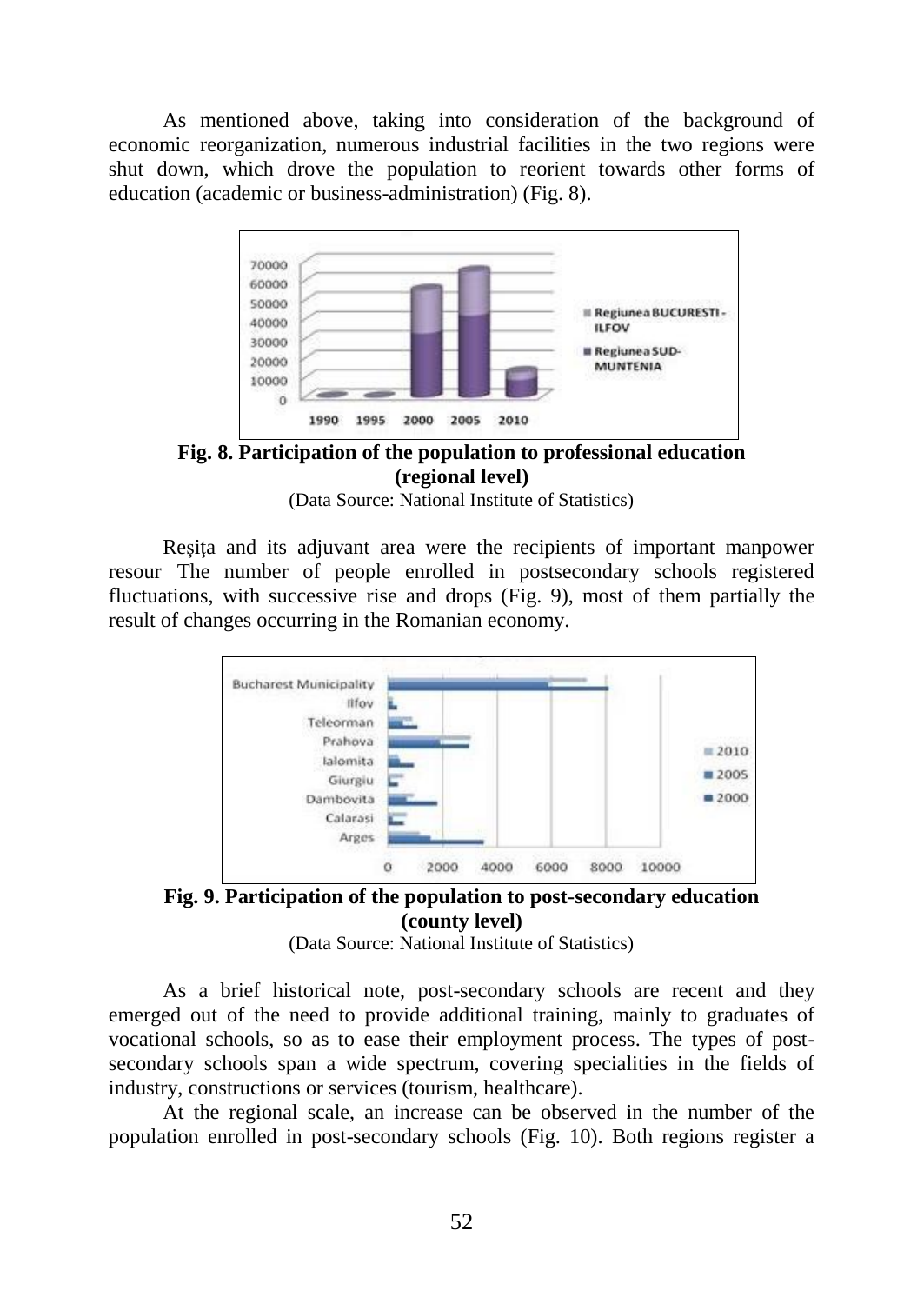slight decline in 2005 (slightly more visible in South-Muntenia region) followed by a rise in both regions in 2010.



**Fig. 10. Participation of the population to post-secondary education (regional level)** (Data Source: National Institute of Statistics)

An analysis of the population enrolled in higher-education institutions indicates that the highest values are found in Bucharest city, which attracts a large number of students, some of them coming from various regions across the country (Fig. 11).



**Fig. 11. Participation of the population to tertiary education (county level)** (Data Source: National Institute of Statistics)

The range of specializations of the universities in the Bucharest city is another element that attracts a high number of students. In addition, mention should also be made of the importance and influence of higher-education centres outside Bucharest (for instance Ploiești, Pitești, Târgoviște).

The educational process in the South-Muntenia development region is supported by a relatively well-developed network of higher-education institutions that can ensure the population's access to that level of education. Certain university centres in the Bucharest Metropolitan Area host universities where specialities are closely linked to particular industrial sectors (the Oil and Gas University in the Ploiesti city), with the biggest part of the graduates going on for internships and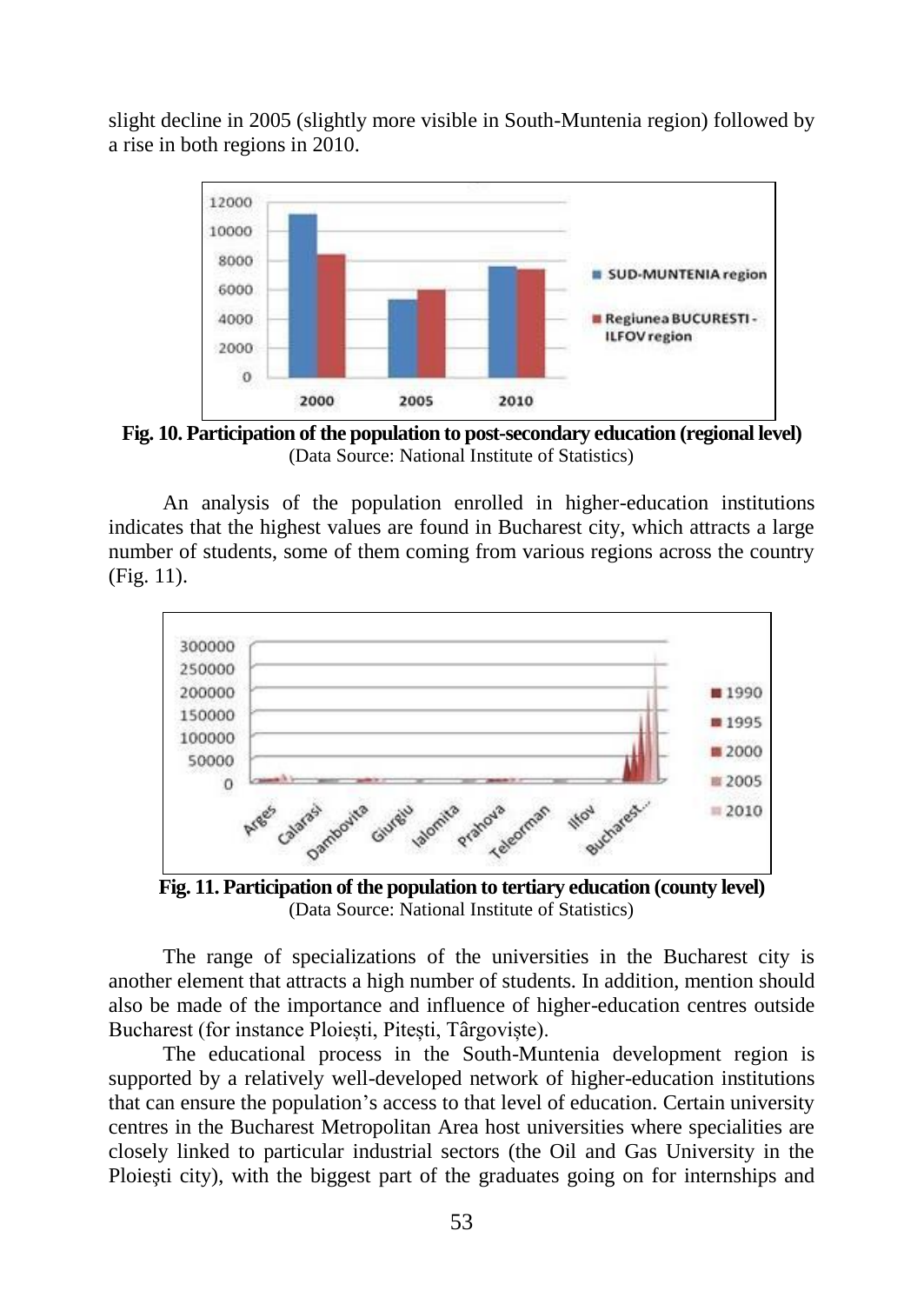even for employment abroad, where the demand for specialists skilled in oil and gas drilling and crude oil refining is higher.

In addition to engineering sciences, the most widespread fundamental fields of study in the South-Muntenia region are the economic, social and political sciences.

As far as university centres in the Bucharest Metropolitan Area are concerned, there is a noticeable trend towards diversification of the specialities in higher-education institutions, with the goal of training the future graduates in compliance with the current demands on the labour market. This trend is found among both universities with a long tradition (a School of Management and Business was recently created as part of the University of Bucharest), and among universities established in the past few years (the University of Târgoviște).

Although there are several university cities inside the Bucharest Metropolitan Area, the Bucharest city hosts several important universities that have risen to prominence over time, gaining recognition and winning over an everincreasing number of graduates as prime destinations. Bucharest is one of the European cities with a high number of students. This state is partially due to private universities, established since the early 1990s. The capital city accounts for close to half of all students nationwide, spanning the whole spectrum of studies, from agricultural sciences to the arts, theatre and film.

One may actually speak of an overgrowth trend as far as Bucharest as an university centre is concerned, as it accounts for circa 33% of all higher-education institutions (28.6% of all state universities and 38% of all private universities) (Ianoş, 2010).

At regional scale, there can be observed a highly visible differentiation of the ratio of the higher-education population, with the Bucharest-Ilfov region standing out with the highest values, as a result of the presence of the capital city, the most important university centre across the national level (Fig. 12).



**Fig. 12. Participation of the population to tertiary education (regional level)**

(Data Source: National Institute of Statistics)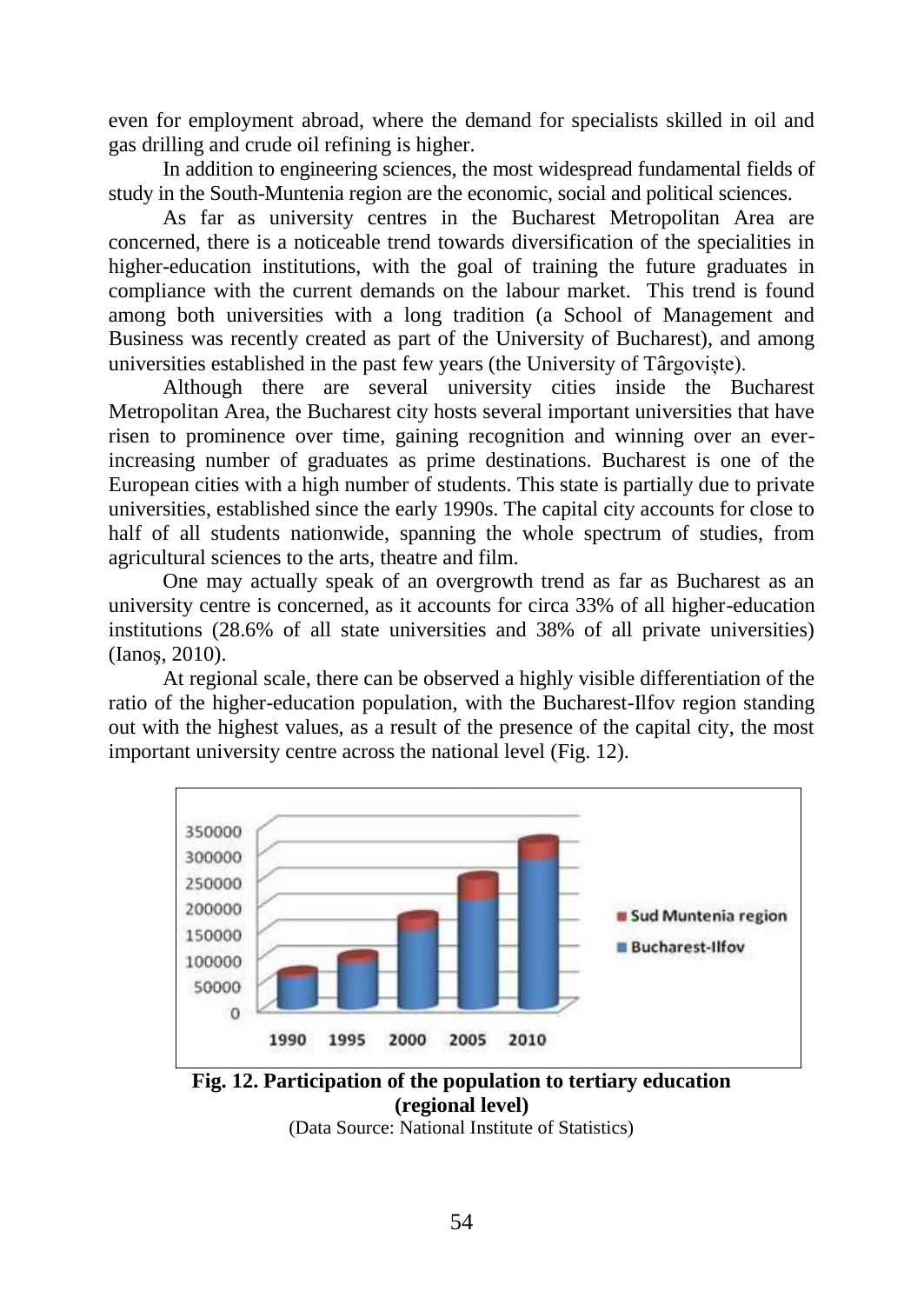In addition, it can be noticed that the higher-education population in the Bucharest-Ilfov region have grown geometrically during the time span analyzed. While, in 1990, the Bucharest-Ilfov region registered 62,080 people with higher education, in 2010 there were 287,771 people enrolled in higher-education institutions in the Bucharest-Ilfov region; only 251 of them were found in Ilfov County, with the others enrolled in schools in the capital city. The number of people pursuing higher education in the Bucharest region rose 4.6 times from 2000 to 2010. In the South-Muntenia region, the number of higher-education people rose for about 6 times. In 1990, there were 5,339 people in the South-Muntenia region, and in 2000, the region exceeded 20,000 people enrolled in higher-education institutions. In 2010, there were 32,017 people.

The current economic recession has brought about important economic and social changes worldwide (Merciu et al., 2012). From this point of view, an important goal linked to cutting back the effects of the recession and boosting competitiveness is the development of a highly-skilled workforce.

There is an ever-increasing concern among government policy-makers and the public for increasing the quality and the degree of participation in education and professional training. From the perspective of the members of civil society, educational results are deemed essential factors to productivity and competitiveness (Buchel, 2002 quoted by Mora et. al., 2006).

The analysis of workforce resources places ever more emphasis on the qualities of employees, as well as on other quality indicators (abilities, skills), as they are deemed factors that can contribute to increasing productivity and competitiveness on the market (Merciu et al., 2012).

The level of education influences labor market insertion and consequently the acquisition of a qualified job (Ianoş et al., 2013).

In the Innovation Union Report it is specified to promote education and skills development in order to create an excellent, modern education system in all Member States.

Low educational attainment is regarded as an obstacle to both personal and professional development and is also a disadvantage for society's purpose of dropping the disparities and inequities between individuals or groups. Low educational attainment is one of the main determinants of personal income and employment status (Siesta ESPON-Draft Scientific Report, 2012).

One may expect an increased involvement of the new EU member states in the education and permanent training programs as a result of the support granted by way of the European Social Fund to the conduct of education and training programs. Recently, there have been important changes in the organization and implementation of education and professional training programs in most developed countries.

Lately, there have been major modifications in organizing and implementing the education and training processes in most of the countries with developed economy. The Western European countries consider that a competitive and competent labor force and an educational system sensitive to the changes occurred on labor market are decisive factors in ensuring economic performance.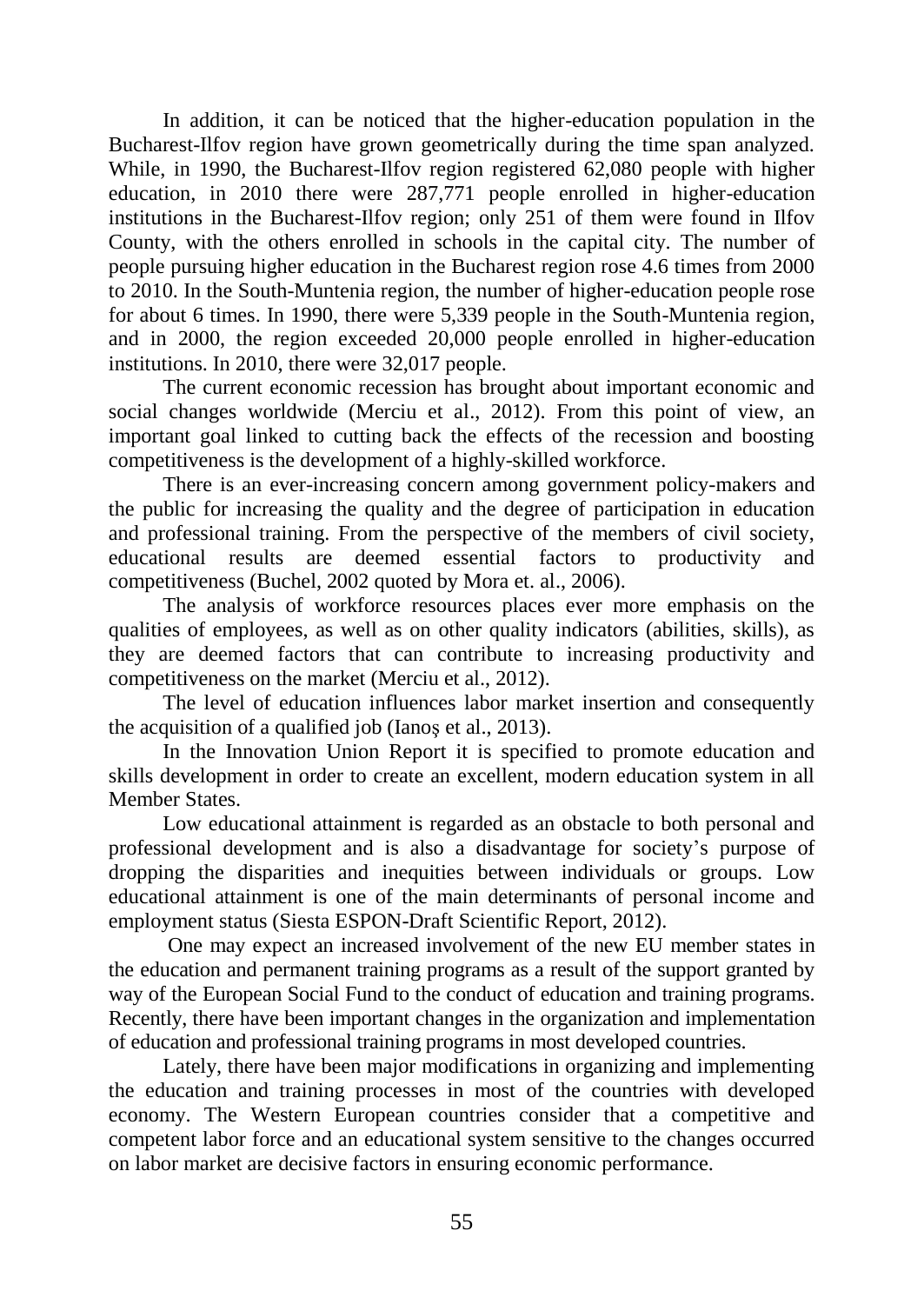In the last years, many European countries follow the trend of establishing connections between the education field and the economic requests through professional education and training programs.

Because of the fact that the education level is more and more related to the labor market insertion process, it is considered that a superior training level is equivalent to a higher employment chance. More and more measures are being taken in this respect in the EU space, applying from the inferior education levels, in order to ensure a solid instruction: in lower secondary education, learning at least one foreign language is compulsory in every country (Mejer et al., 2010). This tendency correlates with one of the targets proposed by the EU, which is a teenager to know at least two foreign languages. Nevertheless, this objective is considered to be a useful quality for the young people in obtaining a job, because it is considered that the risk of unemployment for young people is much higher for those with poor educational qualifications (Reich et al., 2008 quoted by Merciu et al., 2012).

Low educational attainment in a population signifies labor force with restricted skills and subsequently constitutes a hindrance in long term economic growth. The document "New Skills for new Jobs" (2010) certifies the importance of acquiring multiple skills for the opportunity to have a new job. This is related to a higher education attainment. According to recent projections, in 2015, around 30% of jobs are expected to require qualifications on the level of higher education and almost half will require at least medium level qualifications at upper secondary education levels.

Low-skilled workforce is a big issue that needs to be faced in order to promote a smart, sustainable and inclusive growth economy, basically through flexibility. At the same time, a low level of education is frequently associated with a high poverty rate, generating vulnerable social groups.

Investments in human capital are among the conditions necessary for longterm economic prosperity.

The general targets and the actions that should be pursued in the field of education in the Bucharest-Ilfov region are as follows: equal and increased access to education; high quality of education and the preparation of knowledge-based society; decentralization and de-politicisation of the educational system; the transformation of education into the core resource for modernisation; viewing investments in human capital as the most profitable investment on the long run; adjustment to European guidelines and ending the isolationism of Romanian education of the past few years; the institutional development of permanent education (Ianoş, 2010).

Universities in the Bucharest-Ilfov region contribute to the creation of a highly-skilled workforce thanks to their role as a creative catalyst (Ianos, 2010).

Higher education in the Bucharest-Ilfov region is provided by both state-run education institutions in Bucharest and by private institutions.

The educational system in the South-Muntenia region is becoming a modern and diversified one, developed in parallel with the economic reorganisation in the area.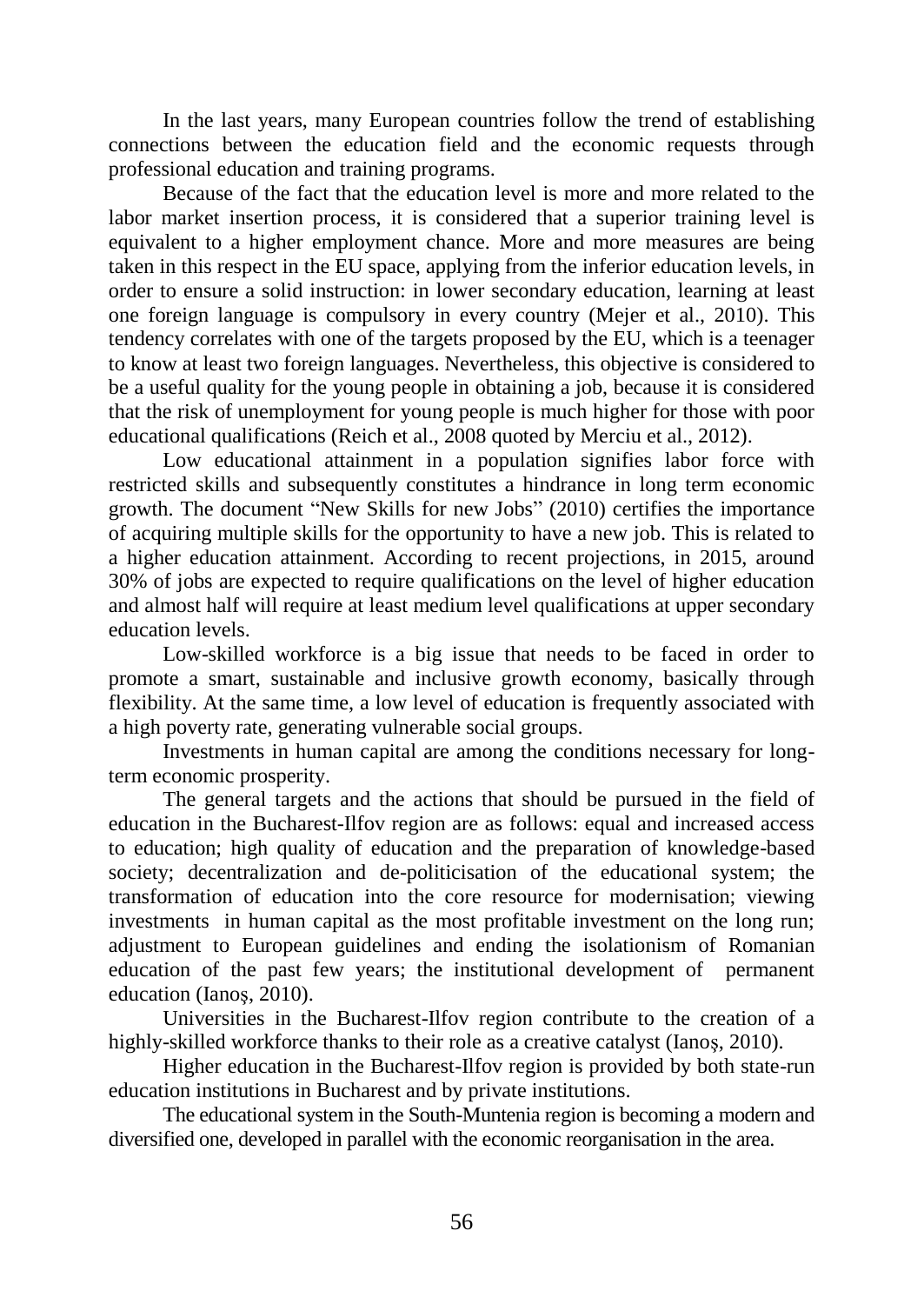#### **IV. CONCLUSIONS**

It is proven that the education of a person (measured in the number of years spent in the education system) is direct proportional with the quality of the education received (usually, defined as cognitive and non-cognitive skills, abilities, values or other psychological and behavioural traits acquired during the education process). The learning process is highly complex because it entails a multitude of relations between the teaching staff and the students, involving a certain curriculum and teaching techniques, unfolding against a vast social context blending the values promoted by the school, by the social institutions and by the students' families.

Romania went through difficult times during the early 1990s, when the transition was made from the centralized regime to the free-market economy, with political and economic changes bringing about a series of social and cultural aftereffects. The effects on education were both positive and negative, involving either the reorganization of vocational schools, or major changes in the reform of the higher-education system (the transition from centralized education to university autonomy, the diversification of disciplines matching the diversification of the national economy).

As far as the selected case study is concerned, one may conclude that both the Bucharest city and its metropolitan area are characterized by high-quality education services, with an increase in the ratio of higher-education people registered in the past few years as a result of the emergence of new highereducation institutions. In addition, one notices the reorganization of the curriculum reform in industry-focused university centres.

The Bucharest university centre stands out in terms of both of the large number of higher-education institutions, offering a wide range of specialties, and experienced teaching staff and the technical facilities.

#### ACKNOWLEDGMENT

This work was funded by European Social Fund, in the framework of ESPON GROSEE Project "Emergence of Growth Poles Network in South-East Europe".

#### **REFERENCES**

BRUNHOFER M., PRNJAVORAC E. (2010), *Higher Education in South Eastern Europe, University-Economy partnerships for enhancing knowledge transfer*, World University Service (WUS), Austria

CHIRILEASA (DEDIȚĂ) I.C. (2013), *Universities and insertion environment – progresses in the knowledge of relationship between the two entities*, Annals of the University of Oradea, Geography Series, 23, p. 321-322

EVANS M.D.R., KELLEY J., SIKORA J., TREIMAN D.J. (2010), *Family scholarly culture and educational success: books and schooling in 27 nations*, Research in Social Stratification and Mobility, Elsevier

IANOŞ I. (coord.) (2010), *Territorial insertion of universities in Romania*, Edit. Universitară, Bucureşti

IANOŞ I., VĂIDIANU NATAŞA, STOIAN DANIELA, MERCIU CRISTINA, SCHVAB A. (2013), *The territorial configurations of employment and lifelong learning*, in GONZÁLES, R. C. L., CARRIL, V. P. (eds.): European Regions in the Strategy to Emerge